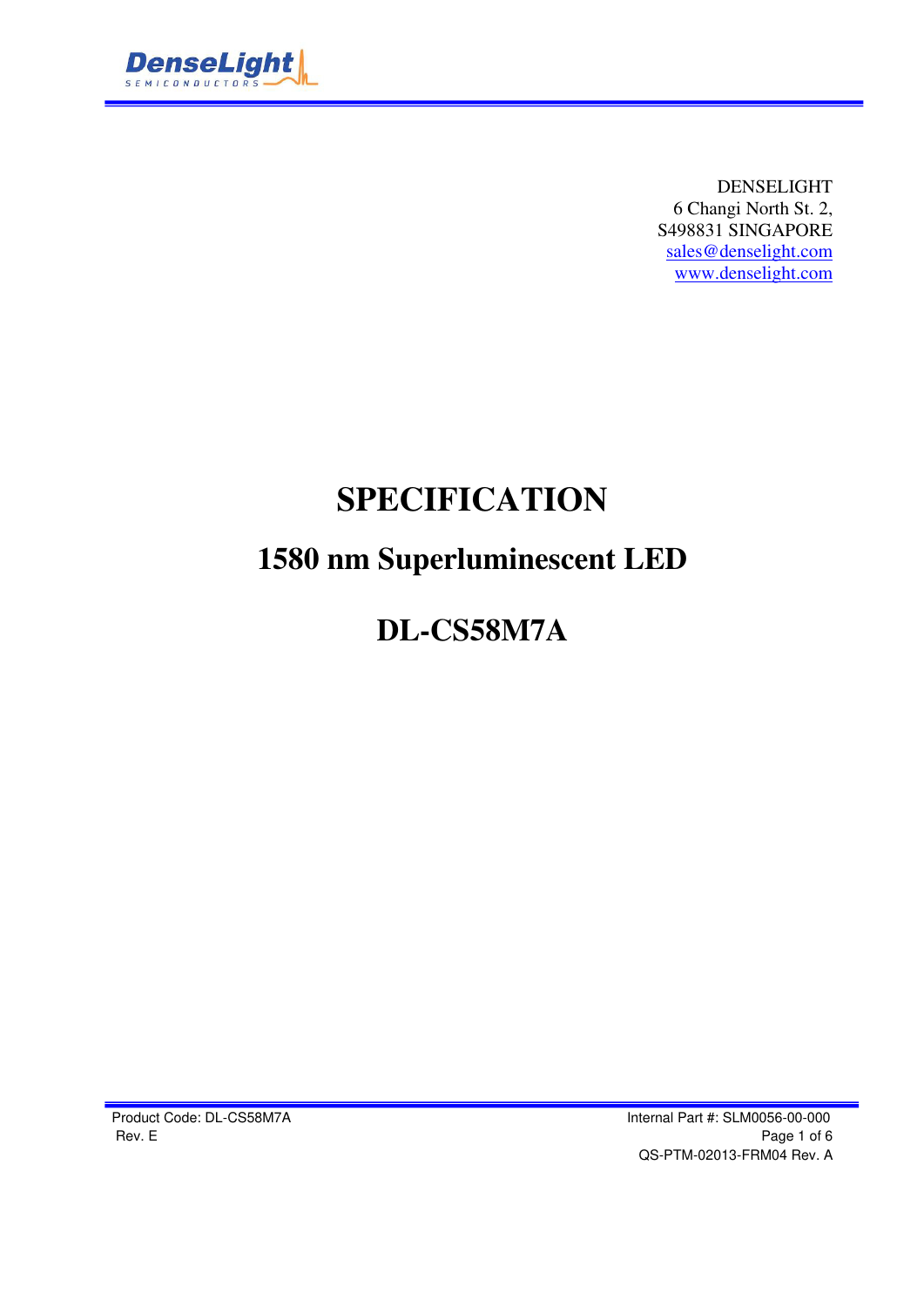

### **A. PRODUCT DESCRIPTION**

The DenseLight DL-CS58M7A series is a broadband SLED that operates in a true inherent superluminescent mode. This superluminescent property generates broader band at higher drive currents in contrast to other conventional SLEDs which are ASE-based, where high drive tends to give narrower band. Its low coherence reduces Rayleigh backscattering noise. Coupled with high power and large spectral width, it offsets photoreceiver noise and improves spatial resolution (in OCT) and measurand sensitivity (in sensors). The SLED is available in 14-pin BTF package. It is compliance with the requirements of Bellcore Document GR-468-CORE.

Enabled by spread spectra bandgap engineering technology, future generations of DenseLight SLEDs promise higher chip powers (up to 50mW possible), and broader spectral bands (beyond 120nm). Higher levels of integration may feature integrated SLEDs with phase modulators, optical couplers and photodetectors into a complete optical sensor chipset.

For responsive prototyping enquiries please email: sales@denselight.com

#### **B. FEATURES**

- Ex-fiber output power of >8nW
- 3dB bandwidth of >55nm
- Typical spectral modulation of 0.15dB
- Spectral covers 1530-1610nm band width -30dBm/0.1nm resolution
- 14-pin BTF package
- Single mode fiber

### **C. APPLICATIONS**

- Fiber Optic Gyroscope
- Optical Test Instrument
- Fiber Optic Sensors
- Fiber Optic Communications
- Optical Coherence Tomography
- Biomedical Imaging Device
- Clinical Healing Equipment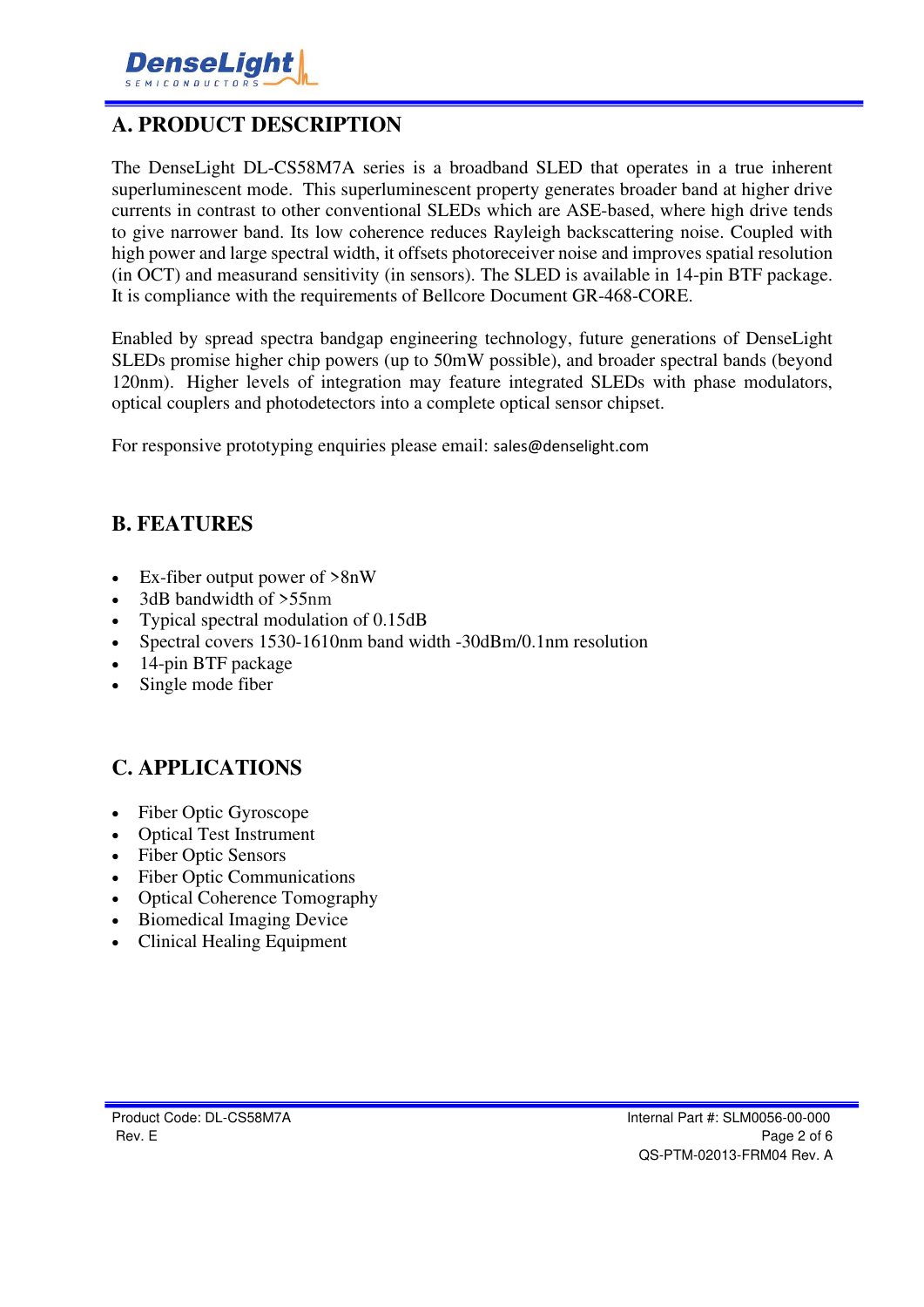

### **D. ABSOLUTE MAXIMUM RATINGS**

| <b>Parameter</b>                | <b>Symbol</b>            | <b>Condition</b>         | Min      | <b>Max</b> | Unit            |
|---------------------------------|--------------------------|--------------------------|----------|------------|-----------------|
| Reverse voltage                 | $V_{R}$                  |                          |          | 2          | V               |
| Forward current                 | $I_{\rm F}$              | $\overline{\phantom{0}}$ |          | 275        | mA              |
| Forward voltage                 | $\rm V_F$                | $I_{op}$                 |          | 2.5        | V               |
| Case temperature                | $T_c$                    | $\mathbf{I}_{op}$        | $-40$    | 65         | $\rm ^{\circ}C$ |
| $SLED$ temperature <sup>1</sup> | <b>T</b> <sub>SLED</sub> | $I_{op}$                 | $\Omega$ | 70         | $\rm ^{\circ}C$ |
| Thermoelectric cooler voltage   | $\rm V_{TEC}$            | $\overline{\phantom{a}}$ |          | 3          | V               |
| Thermoelectric cooler current   | <b>I</b> TEC             | $\overline{\phantom{a}}$ | -        | 1.8        | A               |
| Storage temperature             | $T_{\text{stg}}$         | Unbiased                 | $-40$    | 85         | $\rm ^{\circ}C$ |
| Storage humidity                | $\overline{\phantom{a}}$ | $\overline{\phantom{a}}$ | 5        | 85         | %RH             |
| Electro static discharge (ESD)  | V <sub>ESD</sub>         | Human body<br>model      |          | 500        | V               |
| Lead soldering temperature      | $S_{temp}$               |                          |          | 260        | $\rm ^{\circ}C$ |
| Lead soldering time             | $S_{time}$               | $\overline{\phantom{0}}$ |          | 10         | sec             |

### **E. SPECIFICATIONS (TSLED = 25 C)**

| <b>Parameter</b>              | <b>Symbol</b>     | Condition                | Min                      | Typ                      | <b>Max</b> | Unit      |
|-------------------------------|-------------------|--------------------------|--------------------------|--------------------------|------------|-----------|
| Operating current             | $\mathbf{I}_{op}$ | $\overline{\phantom{0}}$ |                          | 200                      | 225        | mA        |
| Forward voltage               | $V_{\rm F}$       | $I_{op}$                 |                          | $\overline{\phantom{0}}$ | 2          | V         |
| Power in SMF                  | $P_{o}$           | $\mathbf{I}_{\text{op}}$ | 5                        | ۰                        |            | mW        |
| Central wavelength            | λ                 | $I_{op}$                 | 1560                     | 1580                     | 1600       | nm        |
| Bandwidth                     | $B_{FWHM}$        | $I_{op}$                 | 55                       |                          |            | nm        |
| Spectrum modulation           | R                 | P <sub>o</sub>           | $\overline{\phantom{a}}$ | 0.15                     | 0.3        | dB        |
| Thermistor resistance         | $R_{therm}$       | $T = 25 °C$              | 9.5                      | 10                       | 10.5       | $k\Omega$ |
| Thermoelectric cooler voltage | $\rm V_{TEC}$     | $I_{op}$                 |                          | $\overline{\phantom{a}}$ | 2.5        | V         |
| Thermoelectric cooler current | <b>ITEC</b>       | $I_{op}$                 |                          | $\overline{\phantom{a}}$ | 1.1        | A         |

1 TSLED is monitored by internal thermistor with external pin out.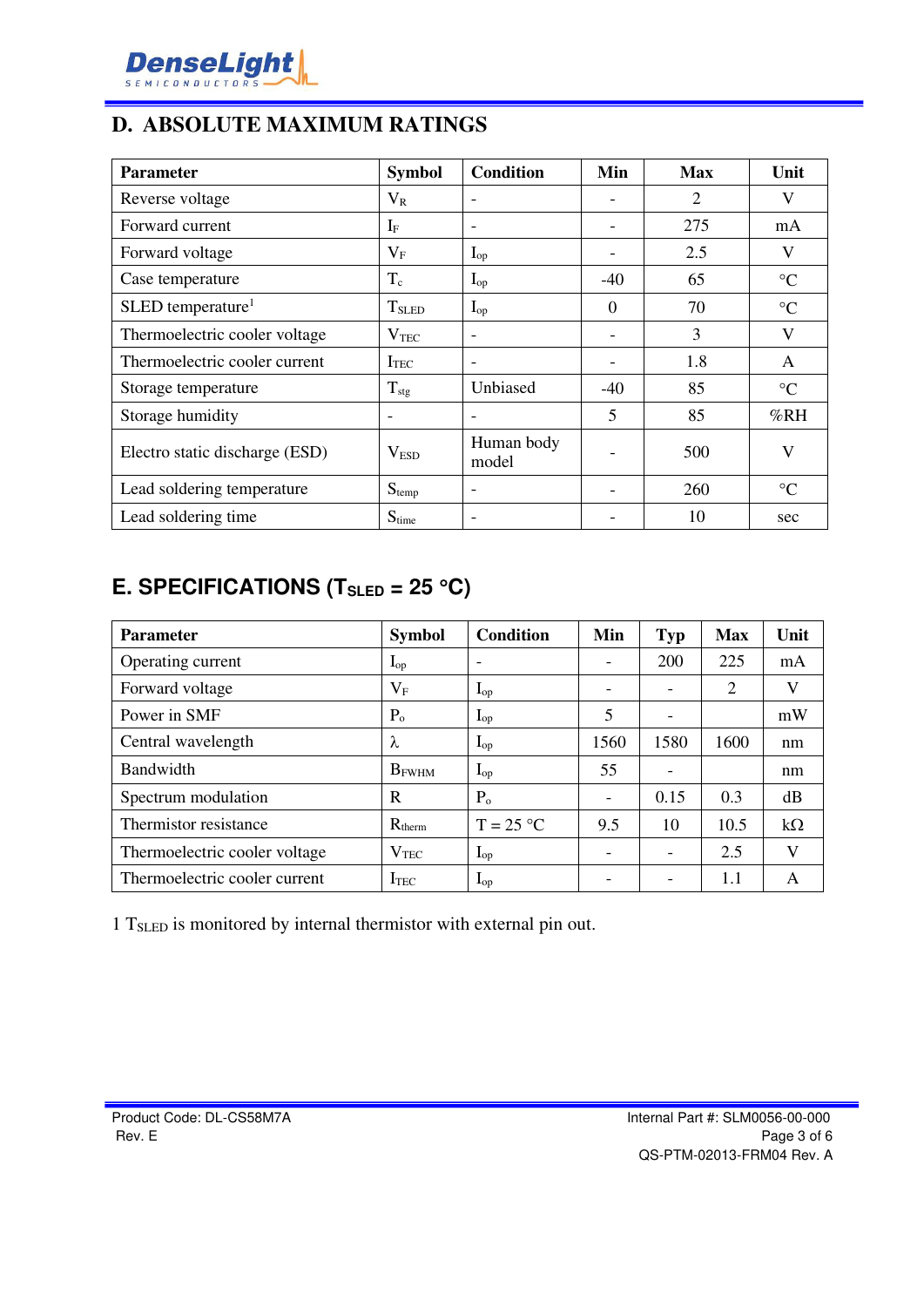

#### **F. PACKAGE**

#### **BTF package**

| Part                 | <b>Description</b> |  |
|----------------------|--------------------|--|
| Package type         | <b>BTF</b>         |  |
| Fiber:               | <b>SMF-28</b>      |  |
| <b>MFD</b>           | $10 \mu m$         |  |
| Cladding diameter    | $125 \mu m$        |  |
| Coating diameter     | $245 \mu m$        |  |
| Jacket               | 900µm loose tube   |  |
| Fiber pigtail length | 1m                 |  |
| Fiber bending radius | $>40$ mm           |  |
| Connector            | FC/APC             |  |
| Dimensions           | See figure         |  |



| <b>THE RMISTOR</b> |
|--------------------|
| PD ANODE (-)       |
| PD CATHODE (+)     |
| <b>THE RMISTOR</b> |
|                    |
|                    |
|                    |
|                    |
| SLED ANODE +       |
| SLED CATHODE -     |
|                    |
| CASE               |
| TEC -              |
|                    |



Product Code: DL-CS58M7A **Internal Part #: SLM0056-00-000** Rev. E Page 4 of 6 QS-PTM-02013-FRM04 Rev. A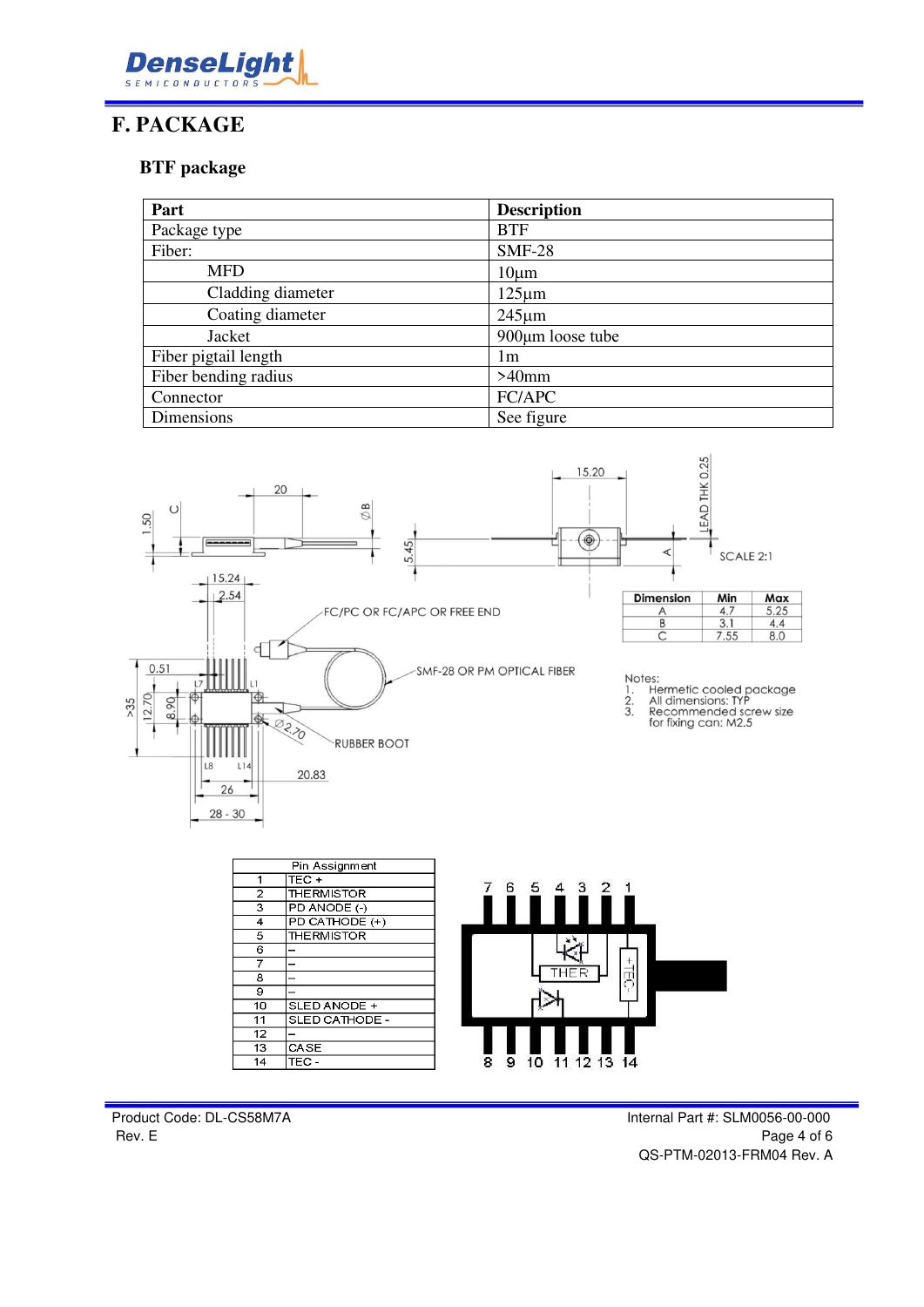

### **G. TYPICAL PERFORMANCE CHARACTERISTICS**

Operating condition:  $T_{\text{SLED}} = 25 \text{ °C}$ 





**P-I Curve Spontaneous Emission Spectrum**